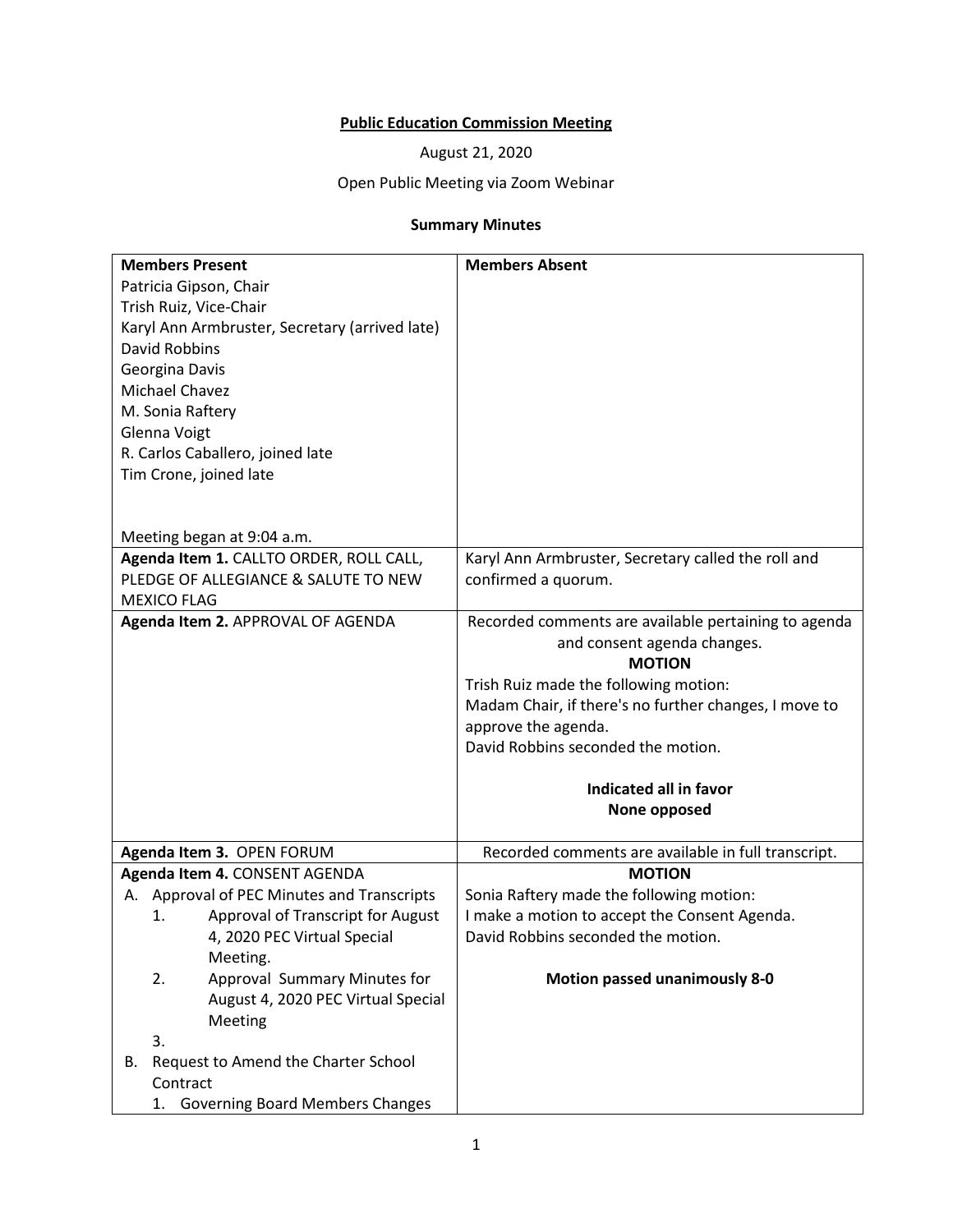|    | a.             | Albuquerque Institute of Math            |                                                              |
|----|----------------|------------------------------------------|--------------------------------------------------------------|
|    |                | and Science                              |                                                              |
|    |                | b. Alma d'arte Charter School            |                                                              |
|    | $\mathsf{C}$ . | Dzil Ditl'ooi School of                  |                                                              |
|    |                | Empowerment, Action &                    |                                                              |
|    |                | Perseverance, (DEAP)                     |                                                              |
|    |                | d. J. Paul Taylor Academy                |                                                              |
|    | e.             | Middle College High School               |                                                              |
|    | f.             | Monte del Sol Charter School             |                                                              |
|    | g.             | Solare Collegiate Charter School         |                                                              |
|    |                | h. South Valley Preparatory School       |                                                              |
|    | i.             | Southwest Secondary Learning             |                                                              |
|    |                | Center                                   |                                                              |
|    | j.             | The MASTERS Program                      |                                                              |
|    | k.             | <b>Turquoise Trail Charter School</b>    |                                                              |
| 2. |                | Change of Head Administrator             |                                                              |
|    |                | a. Amy Biehl High School                 |                                                              |
|    |                | b. The ASK Academy                       |                                                              |
|    | C.             | Roots and Wings Charter School           |                                                              |
|    |                | d. La Tierra Montessori                  |                                                              |
|    | 3.             | Change of Governing Board Bylaws         |                                                              |
|    |                | a. La Academia Dolores Huerta            |                                                              |
| 4. |                | Change of Business Manager               |                                                              |
|    |                | a. Raices del Saber Xinachtli            |                                                              |
|    |                | <b>Community School</b>                  |                                                              |
| 5. |                | Change of CPO                            |                                                              |
|    |                | a. Middle College High School            |                                                              |
| 6. |                | Change of Foundation Membership          |                                                              |
|    | а.             | <b>Estancia Valley Classical Academy</b> |                                                              |
|    |                |                                          |                                                              |
|    |                | Agenda Item 5. DISCUSSION AND POSSIBLE   | <b>MOTION</b>                                                |
|    |                | ACTION ON APPROVAL, APPROVAL WITH        | Patricia Gipson made the following motion:                   |
|    |                | CONDITIONS, OR DENIAL OF NEW CHARTER     | So I move that the Public Education Commission enter         |
|    |                | SCHOOL APPLICATION                       | into a Closed Session. The subjects to be discussed are      |
|    |                | A. Aspire Integrated Arts Institute, Rio | issues pertaining to issuance, approval, denial, or          |
|    | Rancho         |                                          | approval with conditions of a charter license application,   |
|    | 1.             | Public Input/Comments (15 minutes)       | pursuant to NMSA 1978, Section 10-15-1(H)(1),                |
| 2. |                | <b>Charter School Division</b>           | specifically Aspire Integrated Arts Institute, AIAI, Charter |
|    |                | Recommendation (15 minutes)              | School Application.                                          |
| 3. |                | Applicant Comments (15 minutes)          | Glenna Voigt seconded the motion.                            |
|    |                | 4. PEC Questions/Comments to             |                                                              |
|    |                | Applicant and CSD                        | Motion passed unanimously 10-0                               |
|    | 5.             | Closed Session pursuant to NMSA          |                                                              |
|    |                | 1978 § 10-15-1(H)(1) pertaining to       | <b>MOTION</b>                                                |
|    |                | issuance of Aspire Integrated Arts       | Patricia Gipson made the following motion:                   |
|    |                | Institute charter license application    | So I will move that the Public Education Commission end      |
| 6. |                | <b>Determination Vote</b>                | Closed Session. The matters discussed in the closed          |
|    |                |                                          | meeting were limited only to those specified in the          |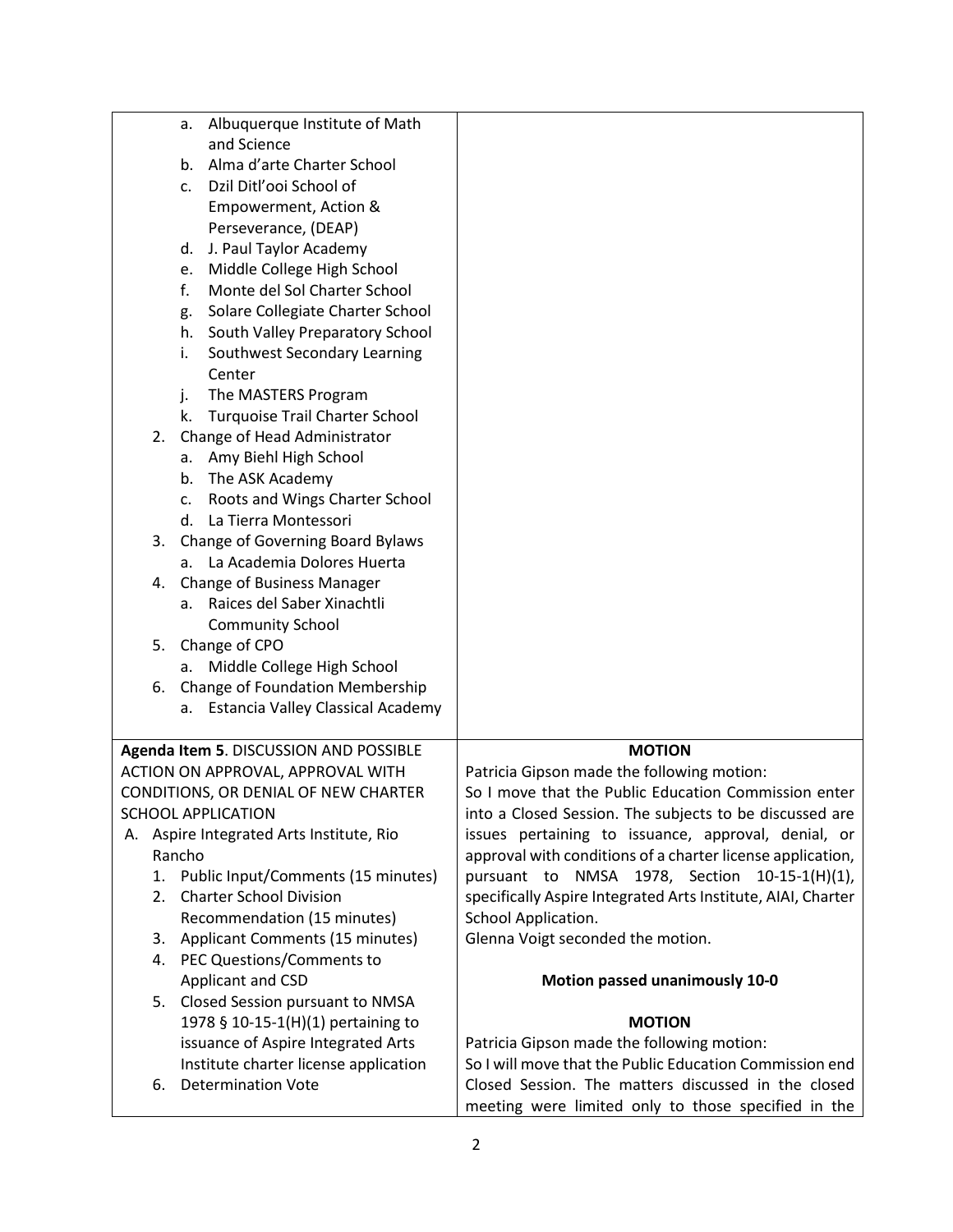| (Commissioners Carlos Caballero and Tim                                                                                                                                                                                                                                                                                                                                                                                     | motion for closure, and no vote was taken during the                                                                                                                                                                                                                                                                                                                                                                      |
|-----------------------------------------------------------------------------------------------------------------------------------------------------------------------------------------------------------------------------------------------------------------------------------------------------------------------------------------------------------------------------------------------------------------------------|---------------------------------------------------------------------------------------------------------------------------------------------------------------------------------------------------------------------------------------------------------------------------------------------------------------------------------------------------------------------------------------------------------------------------|
| Crone join the meeting during this agenda                                                                                                                                                                                                                                                                                                                                                                                   | Closed Session.                                                                                                                                                                                                                                                                                                                                                                                                           |
| item.)                                                                                                                                                                                                                                                                                                                                                                                                                      | David Robbins seconded the motion.                                                                                                                                                                                                                                                                                                                                                                                        |
|                                                                                                                                                                                                                                                                                                                                                                                                                             |                                                                                                                                                                                                                                                                                                                                                                                                                           |
|                                                                                                                                                                                                                                                                                                                                                                                                                             | <b>Motion passed 9-0</b>                                                                                                                                                                                                                                                                                                                                                                                                  |
|                                                                                                                                                                                                                                                                                                                                                                                                                             | (Commissioner Raftery was unable to log back on the                                                                                                                                                                                                                                                                                                                                                                       |
|                                                                                                                                                                                                                                                                                                                                                                                                                             | meeting at this time.)                                                                                                                                                                                                                                                                                                                                                                                                    |
|                                                                                                                                                                                                                                                                                                                                                                                                                             | <b>MOTION</b><br>Georgina David made the following motion:<br>I move that the Public Education Commission deny the<br>new charter school application for Aspire Integrated Arts<br>Institute, Rio Rancho. The application does not propose<br>to offer an educational program consistent with the<br>requirements and purposes of the Charter Schools Act.<br>Trish Ruiz seconded the motion.<br><b>Motion passed 9-0</b> |
|                                                                                                                                                                                                                                                                                                                                                                                                                             |                                                                                                                                                                                                                                                                                                                                                                                                                           |
| Agenda Item 6. REPORT FROM OPTIONS FOR<br>PARENTS & THE CHARTER SCHOOL DIVISION -<br>DISCUSSION AND POSSIBLE ACTIONS<br>A. Charter School Division Updates<br><b>Amendment Concerns</b><br>В.<br>Albuquerque Institute of<br>1.<br><b>Mathematics and Science</b><br>2. Dzil Ditl'ooi School of Empowerment,<br>Action & Perseverance, (DEAP)<br>C. Highlights and Appreciations<br>(Commissioner Sonia Raftery rejoins the | Recorded comments are available in full transcript.                                                                                                                                                                                                                                                                                                                                                                       |
| meeting.)                                                                                                                                                                                                                                                                                                                                                                                                                   |                                                                                                                                                                                                                                                                                                                                                                                                                           |
| Agenda Item 7. DISCUSSION AND POSSIBLE<br>ACTION ON LETTER OF CONCERN FOR LA<br><b>TIERRA MONTESSORI</b>                                                                                                                                                                                                                                                                                                                    | Recorded comments are available in full transcript.                                                                                                                                                                                                                                                                                                                                                                       |
|                                                                                                                                                                                                                                                                                                                                                                                                                             |                                                                                                                                                                                                                                                                                                                                                                                                                           |
| Agenda Item 8. PRESENTATION OF CAREER<br>TECHNICAL EDUCATION BY ELAINE PEREA,<br>DIRECTOR-COLLEGE AND CAREER READINESS;<br>POSSIBLE ACTION ON PERKINS GRANT REPORT                                                                                                                                                                                                                                                          | Recorded comments are available in full transcript.                                                                                                                                                                                                                                                                                                                                                                       |
| Agenda Item 9. DISCUSSION AND POSSIBLE                                                                                                                                                                                                                                                                                                                                                                                      | <b>MOTION</b>                                                                                                                                                                                                                                                                                                                                                                                                             |
| ACTION ON THE IMPLEMENTATION YEAR<br><b>CHECKLIST</b>                                                                                                                                                                                                                                                                                                                                                                       | David Robbins made the following motion:<br>I just move for adoption of the Implementation Year<br>Checklist, as was discussed and presented in the draft<br>today.<br>Glenna Voigt seconded the motion.                                                                                                                                                                                                                  |